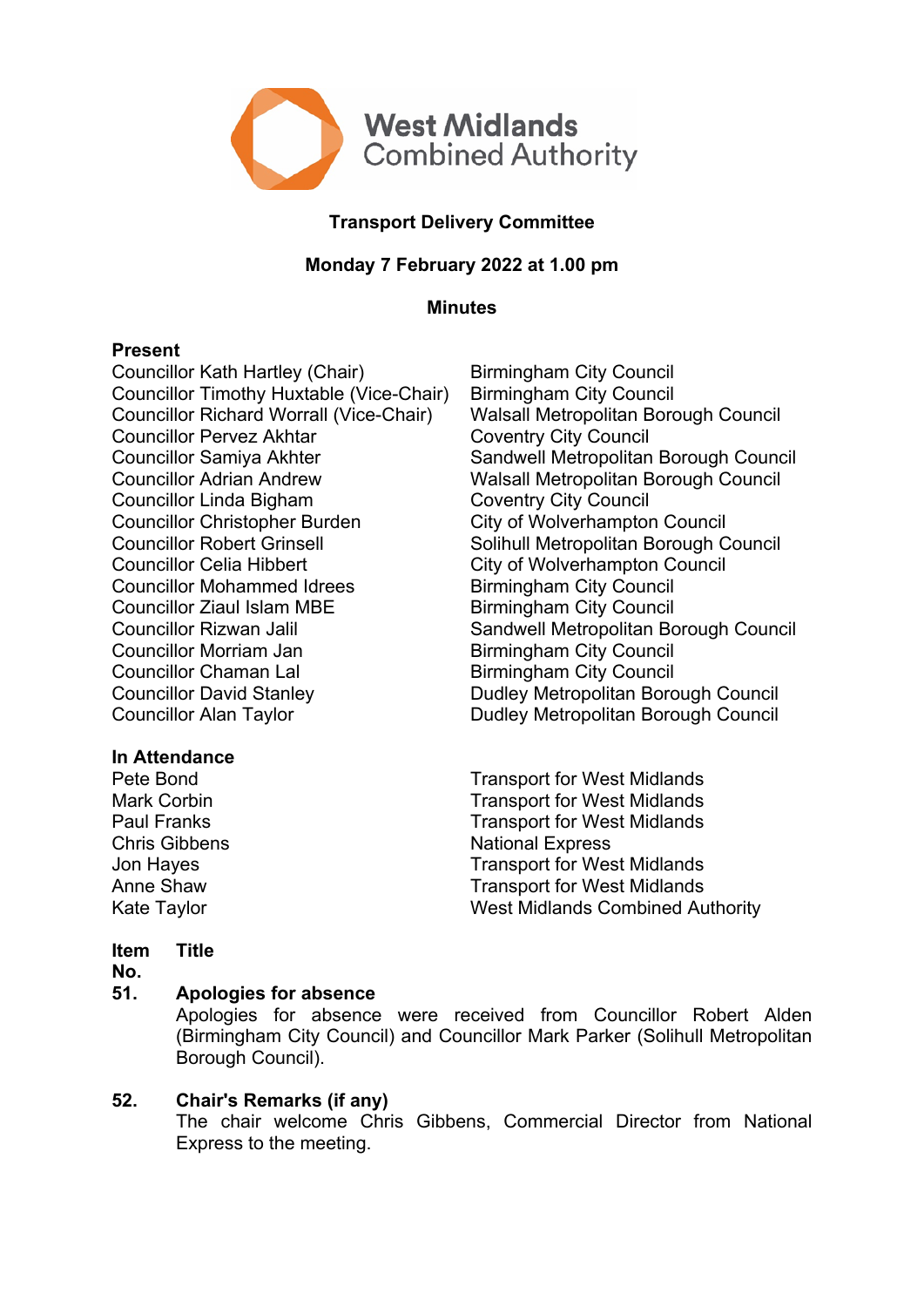The committee voiced their concerns around the future of bus recovery funding from Government following the COVID-19 pandemic which was due to cease at the end of March 2022. They felt that the transport network continued to see lots of changes and felt that funding should continue beyond the end of March to support recovery, it was also recognised that future funding was required to support transport network during the Commonwealth Games. The chair also raised these concerns at the Strategic Transport Board. The Director of Integrated Transport Services informed the committee that the Mayor had been writing to both the Secretary of State for Transport and The Chancellor setting out similar concerns, it was also recognised that lots of discussions and negotiations continued at a local, regional and national level. Funding shortfall is recognised and by the Combined Authority and is identified as a major risk and was being taken into budget planning and other mitigation plans. The Director of Integrated Transport Services highlighted that discussions with National Express and other Bus Operators were being undertaken to identify what the situation would be in the event that no funding arrangements became available from Government. It was also recognised that a response was still awaiting from Government in relation to the Regions Bus Service Improvement Plan proposal.

### **53. Minutes - 10 January 2022**

The minutes of the meeting held on the 10 January 2022 were agreed as a correct record subject to amendment to the attendance list and minute item 46.

#### Resolved:

The minutes dates the 10 January 2022 be approved subject to amendments to the attendance list as Councillor Alan Taylor was in attendance and changes to minute item 46 to reflect comments made by Councillor Ziaul Islam and not Councillor Mohammed Idrees.

#### **54. Matters Arising**

Following Councillor Christopher Burden's request for an update on Tram service the Executive Director of Transport for West Midlands informed the committee that although a briefing was shared with members that service would resume toward the library this was subject to sufficient trams being available to enable a consistent reliable service, but due to other technical issues and general maintenance this has not yet been possible. It was hoped that the service would resume imminently but again was subject to sufficient trams being available.

#### **55. Forward Plan**

The committee noted the items to be reported to future meetings. The Governance Services Officer informed the committee of a change to the forward plan whereby the Local Transport Plan Consultation would be presented at the next meeting.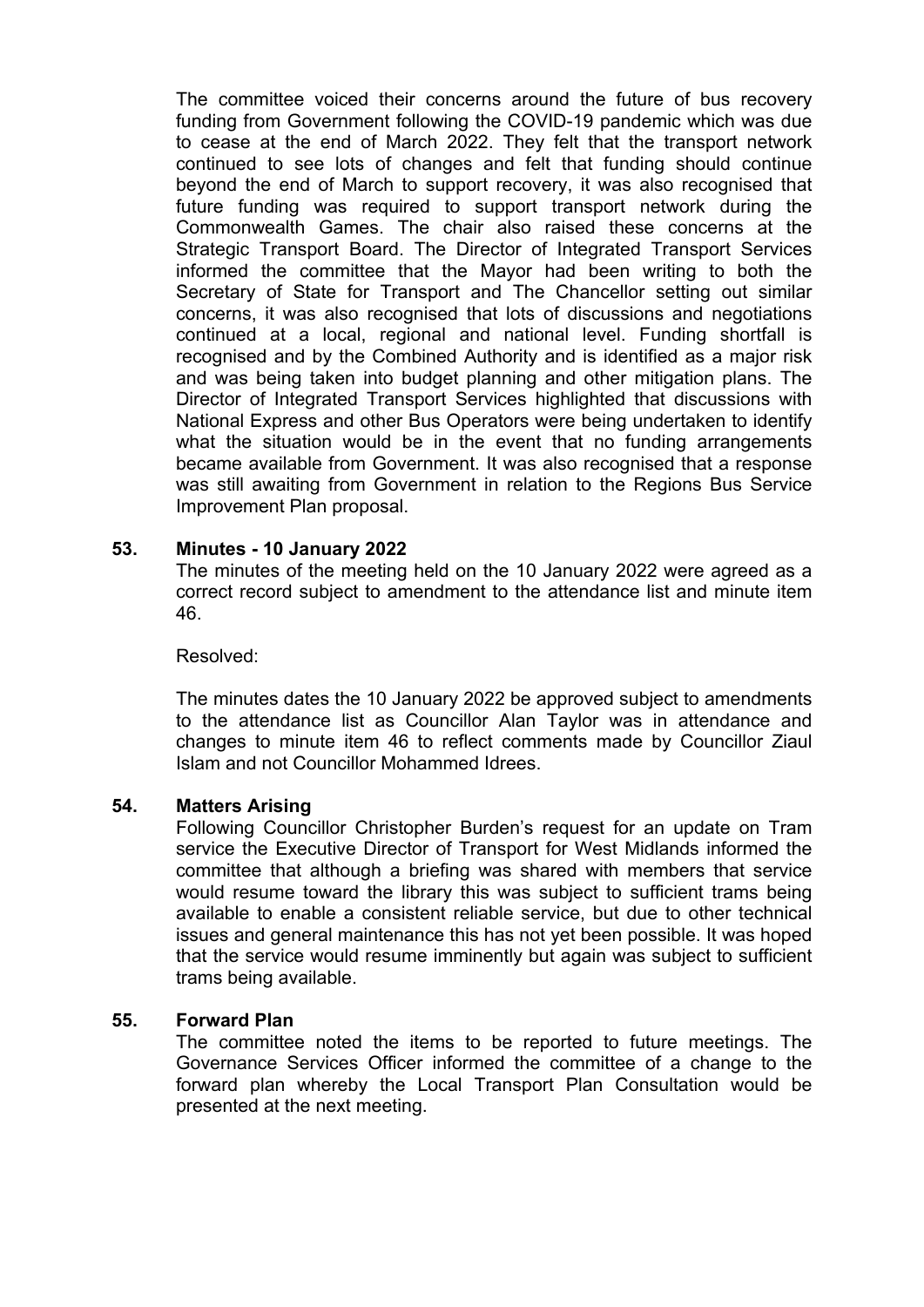## Resolved:

That the items to be reported to future meetings be noted, with the addition of the Local Transport Plan Consultation also being presented at the next meeting.

### **56. Bus Delivery Monitoring Report**

The committee received a report from the Head of Bus, outlining the monitoring and delivery of the high-level deliverables and wider performance monitoring of bus services in the West Midlands.

Councillor Christopher Burden highlighted the reports reflection of the network currently carrying approximately 73% of expected patronage and queried to how this compared to pre-covid and other regions, he also referenced 2.13 of the report whereby in was noted that all stop flags had now been changed to new branding but reported this was inaccurate as a number of stops in Wolverhampton had not been changed. It was also queried as to whether physical copies of passenger information would return to bus station in the future. The Head of Bus highlighted that recovery was actually now ahead of the data provided in the report; 80% patronage which was in line with other city regions. Members of the committee would be provided with a link to access the patronage data outside of this meeting. The Head of Bus also spoke briefly about the encouraging methods being used to encourage and accelerate passenger levels across the network. In regard to the Stop Flag the Head of Bus apologies for the inaccuracies in the report and requested the details of those remaining flags to ensure they were corrected with the new branding. He also noted that physical copies of timetable were currently not being printed and published due to constant changing however physical copies can be sought via the customer services telephone line or TfWM Travel Shops.

Councillor Timothy Huxtable queried as to when the Number 11 bus service would resume a circular service, he also raised concern in relation to Birmingham Cross City Network Package Three, in particular to a bridge along Alcester Road. Councillor Timothy Huxtable raised that although Package Four was not included in the report requested that the development of segregated cycle lanes be complementary. The Commercial Director at National Express indicated that it was too early to comment on the decision being taken in regard to the Number 11 service as monitoring of data was required. However, since the change punctuality was not running at about 95% rather than previously at 75%. The Head of Bus sought to further understand the issues relating to the bridge on Alcester Road. It was also highlighted that all cross city programme would ensure that bus improvements and cycle is considered and incorporated into singe schemes.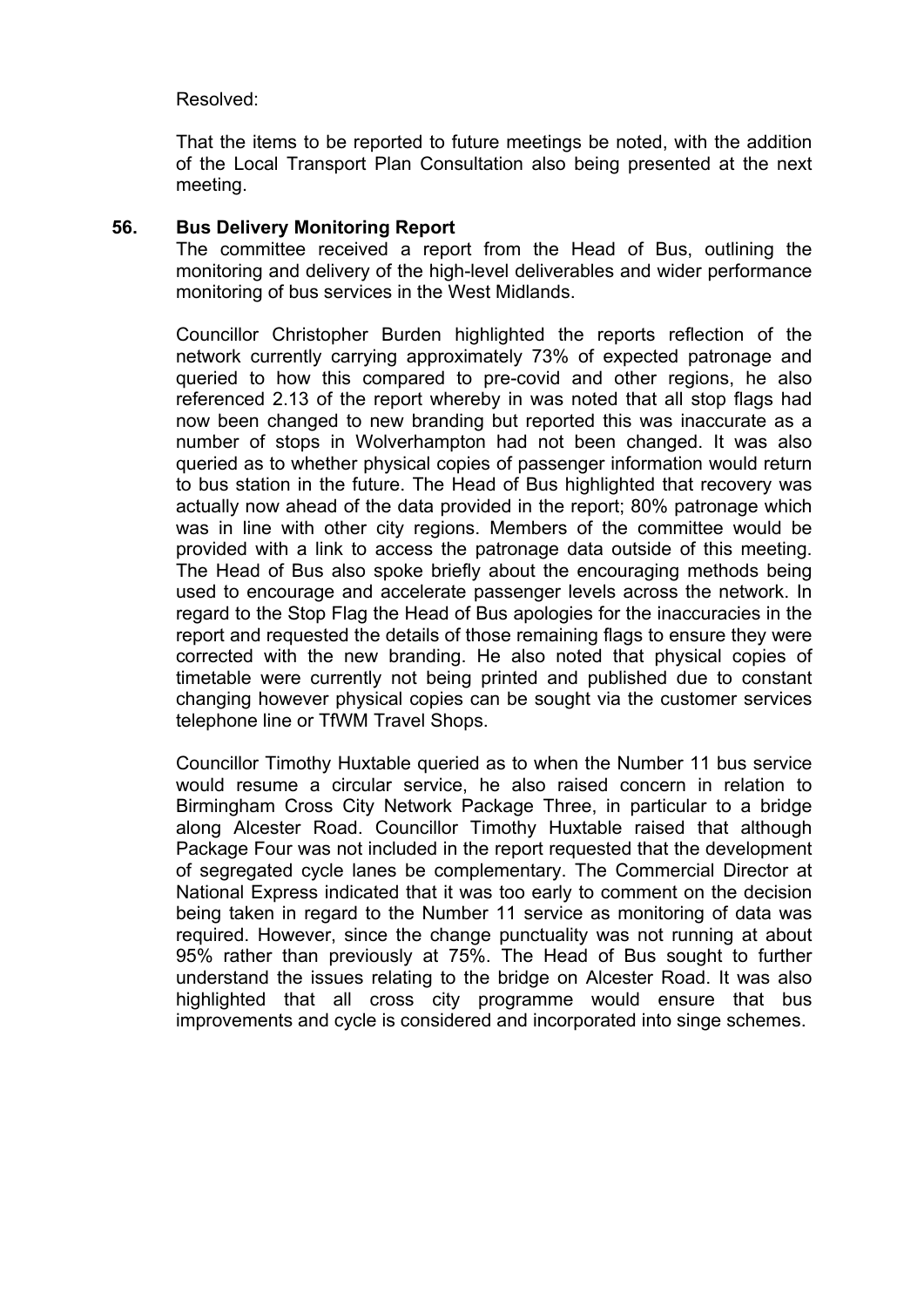Councillor David Stanley requested further information on the consultation being undertaken in relation to Burnt Tree Island as he raised concerns from residents of a bus gate at this location. He also commented on the poor service on the Number 1 route Dudley – Tettenhall Wood. The Head of Bus commented that the consultation for Burnt Tree Island related to the preliminary design and would share this with Councillor David Stanley. The Commercial Director at National Express understand the concerns raised by the Councillor but highlighted the changes to the sector required services changes to balance a reliable punctual service, and therefore difficult decision affecting certain service/routes occurred but would look to reintroduce them at the earliest opportunity. He also highlighted the challenges relating to driver shortages and the mitigation plans in place to drive recruitment to address those challenges.

#### Resolved:

The contents of the report be noted.

### **57. Network Resilience Update**

The committee received a report updating them on crime and anti-social behaviour, the Regional Transport Coordination Centre (RTCC) and wider network management and road safety. The report also provided detail on the Bus Byelaws.

Councillor Robert Grinsell stressed his concern on the levels of anti-social behaviour and crime being reported and how this reflected on the safety measures being implemented in preparation for the Commonwealth Games. The Executive Director of Transport for West Midlands highlighted that West Midlands Police would be leading on the security measures, in partnership with the Safer Travel Team and the British Transport Police. Work is currently being undertaken to look at deployment, safe and secure measures across the public transport network which in turn would be aligned to the Games Transport Plan. She stressed the importance of the work being done to ensure that not only visitors to the region, but its own residents continued to feel safe and secure whilst using the public transport network.

Councillor Christopher Burden highlighted that the report stated currently that three Transport Safety Officers (TSOs) had been recruited and in post, he felt that three officers was not enough resource to accommodate the levels of anti-social behaviour, crime and the increase of footfall that the Commonwealth Games would bring, he also sought further information on their current patrols and how their visibility could be further advanced. Councillor Christopher Burden also queried the future enforcement of the Bus Byelaws. The Interim Security and Policing Lead agreed that three TSOs was not enough but in regard to visibility at key locations was agreed at a Safer Travel Tasking meeting with included various key stakeholders considering various crime levels. in relation to Bus Byelaws it was highlighted that enforcement related to bus premises only and that further guidance and training would be issued to staff before any enforcement took place. It was also highlighted following a query from Councillor Ziaul Islam that the role of the TSOs did not include revenue protection / enforcement of payment.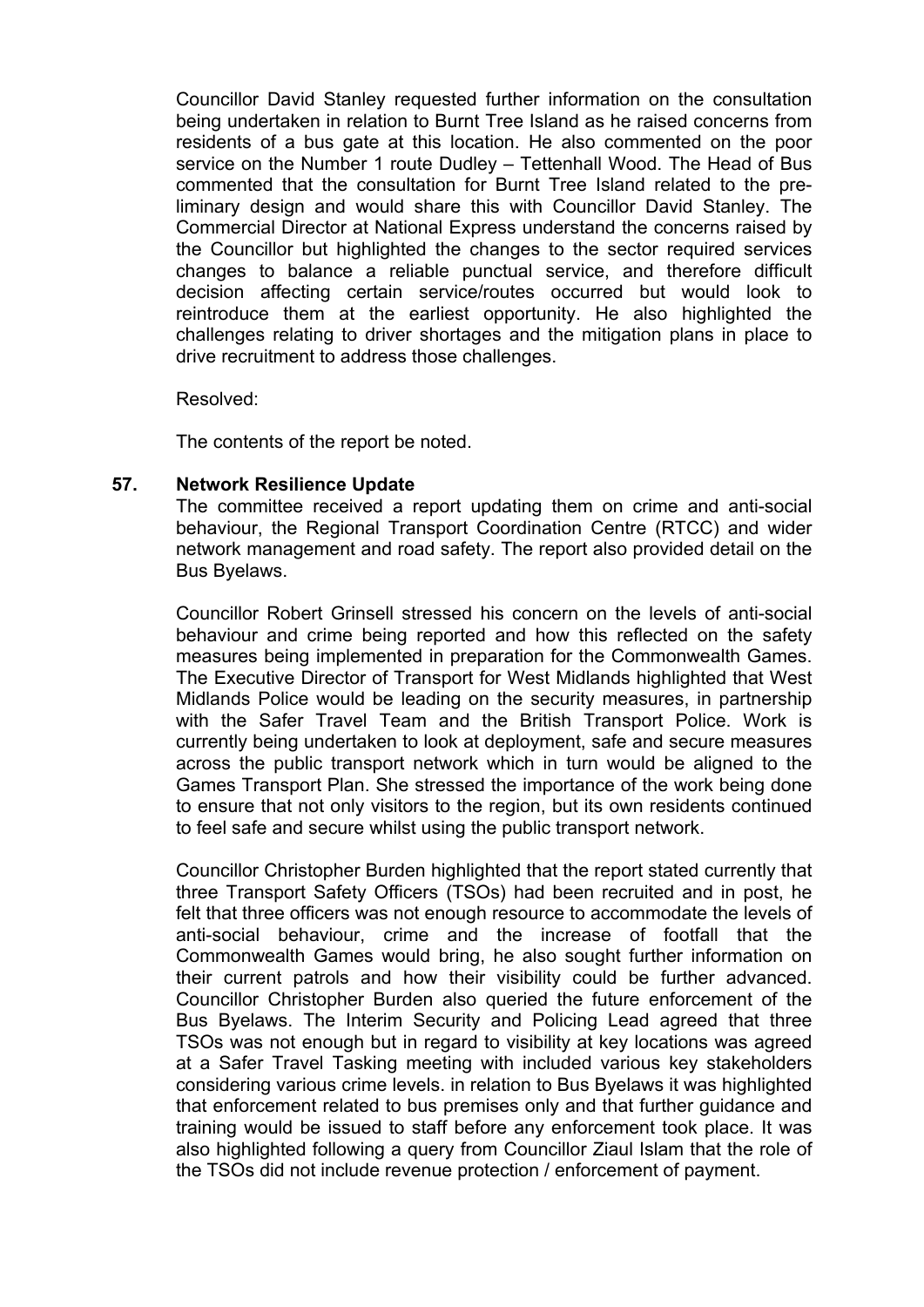It was agreed that future reports would include in-depth data / statics relating to action taken against criminals and crime types/levels across the network.

Resolved:

The contents of the report be noted.

## **58. Rail Freight Update**

The committee received a report provided them with an update on Rail Freight, the report recognised that the wider West Midlands region was vitally important for Rail Freight. The report also explored areas for expansion and new Freight Terminals, new express logistics solutions, decarbonisation and supporting rail freight through West Midlands Grand Railway Collaboration.

Councillor Chaman Lal queried the funding available and being sought for future electrification on freight lines. The Strategic Lead for Rail Policy provided detail on National Rails Decarbonisation programme as outlined in their Environmental Sustainability Strategy, which outlined elements of extensive electrification of the network for both passengers and freight lines. He also cost at length amount the high levels of costs included for this to happen and funding was highlighted as a key issue. It was also recognised that the freight market was mainly within the private sector and therefore investment would only to sought if there was a reasonable rate of return for them. He also spoke about the challenges of prices difference between electricity and diesel.

Councillor Timothy Huxtable spoke about the potential benefits HS2 would bring to Rail Freight. The Strategic Lead, for Rail Policy commented that it was evident to see that HS2 were trying to move as many construction materials as possible by rail rather than road, but at such time was difficult to quantify future timetables and capacity.

Resolved:

The contents of the report be noted.

## **59. COVID-19 Recovery Update**

The Director of Integrated Transport Services provided a brief overview of the performance across the network relating to Bus, Metro and Rail. It was recognised that the network was now seeing a better increase in passenger numbers across the public transport network. He highted that following the issues with the Metro service patronage recovery was at 85%. There also continued to be improvement in terms of performance of service operated in terms of punctuality across the Rail and Bus network in relation to the previously discussed driver issues. The Director of Integrated Transport Services spoke briefly about the changes relating to the COVID Plan B measures being stepped down, he also noted that the position from Transport for West Midlands on face covering remained the same; recommending that customers continued to wear face covering. It was also noted that work continued with operators across the public transport network to promote the high level of cleanliness across the network.